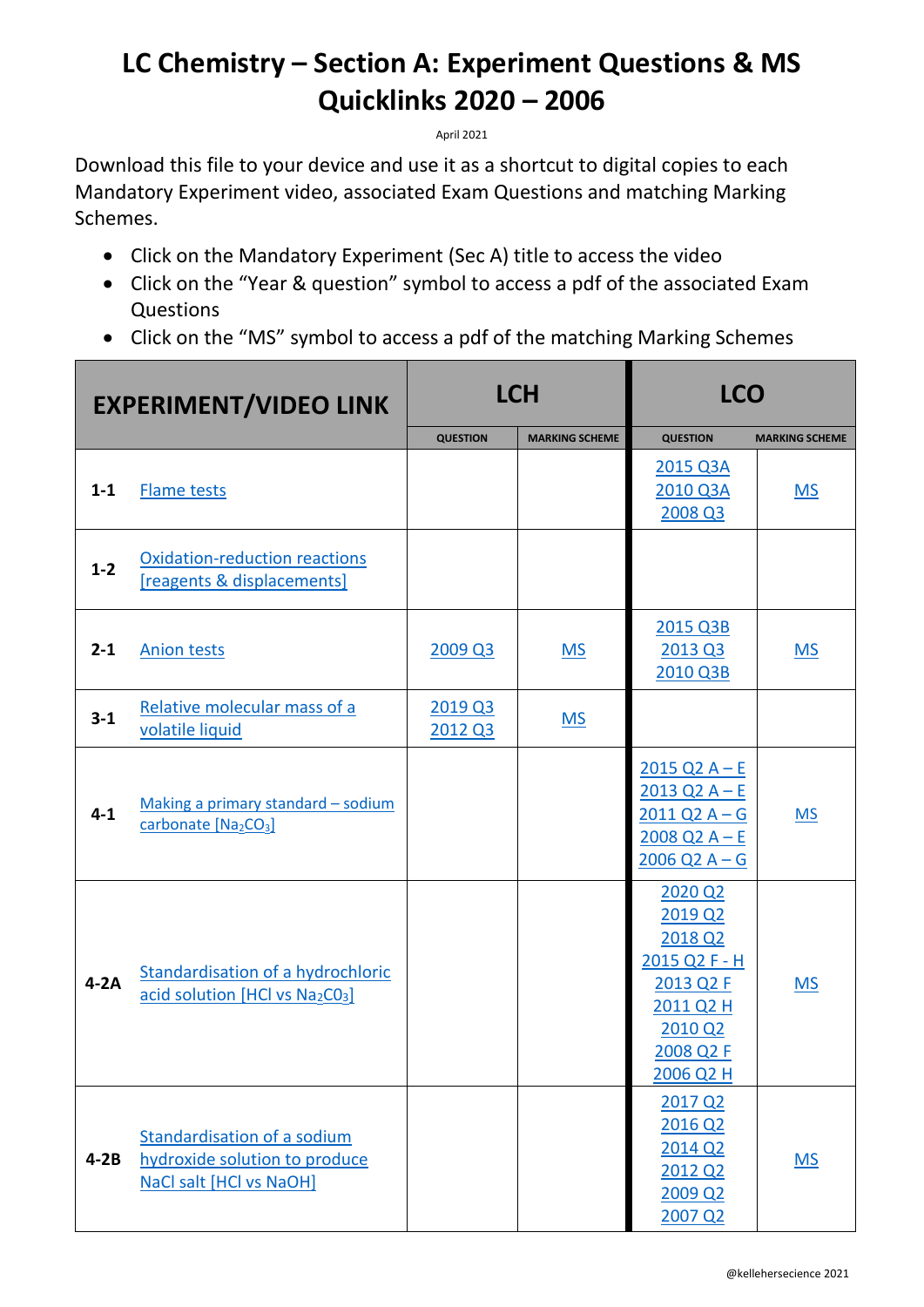| <b>EXPERIMENT/VIDEO LINK</b> |                                                                                                       | <b>LCH</b>                                          |                       | <b>LCO</b>                                                                                       |                           |
|------------------------------|-------------------------------------------------------------------------------------------------------|-----------------------------------------------------|-----------------------|--------------------------------------------------------------------------------------------------|---------------------------|
|                              |                                                                                                       | <b>QUESTION</b>                                     | <b>MARKING SCHEME</b> | <b>QUESTION</b>                                                                                  | <b>MARKING SCHEME</b>     |
| $4 - 3$                      | Percentage ethanoic acid in<br>vinegar [CH <sub>3</sub> COOH vs. NaOH]                                | 2016 Q1<br>2008 Q1                                  | <b>MS</b>             |                                                                                                  |                           |
| $4 - 4$                      | Percentage water of<br>crystallisation in hydrated sodium<br>carbonate<br>[washing soda]              | 2020 Q1<br>2017 Q1<br>2014 Q1<br>2007 Q1<br>2006 Q1 | <b>MS</b>             |                                                                                                  |                           |
| $4 - 5$                      | <b>Standardisation of potassium</b><br>permanganate solution<br>$[({NH_4})_2Fe(SO_4)_2$ vs. $KMnO_4]$ | 2017 Q1                                             | <b>MS</b>             |                                                                                                  |                           |
| $4 - 6$                      | Amount of iron in iron tablets                                                                        | 2009 Q1                                             | <u>MS</u>             |                                                                                                  |                           |
| $4 - 7$                      | <b>Standardisation of sodium</b><br>thiosulfate [I <sub>2</sub> vs. Na <sub>2</sub> SO <sub>3</sub> ] | 2015 Q1                                             | <b>MS</b>             |                                                                                                  |                           |
| $4 - 8$                      | Percentage of hypochlorite in<br>bleach                                                               | 2011 Q1                                             | <b>MS</b>             |                                                                                                  |                           |
| $5 - 1$                      | <b>Heat of reaction [HCl vs. NaOH]</b>                                                                | 2018 Q3<br>2014 Q3<br>2013 Q3<br>2007 Q3            | <u>MS</u>             | 2017 Q3<br>2012 Q3<br>2007 Q3                                                                    | $MS$                      |
| $5 - 2$                      | Preparation of ethyne $[C_2H_2]$                                                                      | 2017 Q2                                             | <b>MS</b>             | 2020 Q1 B<br>2019 Q1<br>2017 Q1 B<br>2016 Q1 B<br>2014 Q1<br>2012 Q1D, E<br>2009 Q1<br>2006 Q1 B | <b>MS</b>                 |
| $6-1$                        | Rate of reaction - catalyst<br>(oxygen production)                                                    | 2016 Q3<br>2008 Q3                                  | MS                    | 2020 Q3<br>2018 Q3<br>2014 Q3<br>2011 Q3<br>2009 Q3                                              | $\underline{\mathsf{MS}}$ |
| $6-2A$                       | Rate of reaction - concentration<br>[HCl vs. Na <sub>2</sub> SO <sub>3</sub> ]                        | 2020 Q3<br>2017 Q3<br>2010 Q3                       | <b>MS</b>             |                                                                                                  |                           |
| $6-2B$                       | Rate of reaction - heat [HCl vs.<br>Na <sub>2</sub> SO <sub>3</sub>                                   | 2014 Q3                                             | <u>MS</u>             |                                                                                                  |                           |
| $7-1A$                       | <b>Preparation of benzoic acid</b><br>$[C_6H_5COOH]$                                                  | 2020 Q2<br>2015 Q2A, B                              | MS                    |                                                                                                  |                           |
| $7-1B$                       | <b>Recrystallisation of benzoic acid</b>                                                              | 2018 Q2 C<br>2015 Q2C, D<br>2011 Q3A-E              | <b>MS</b>             |                                                                                                  |                           |
| $7-1C$                       | Melting point of benzoic acid                                                                         | 2011 Q3F, G                                         | <u>MS</u>             | 2020 Q1 C                                                                                        | M <sub>S</sub>            |